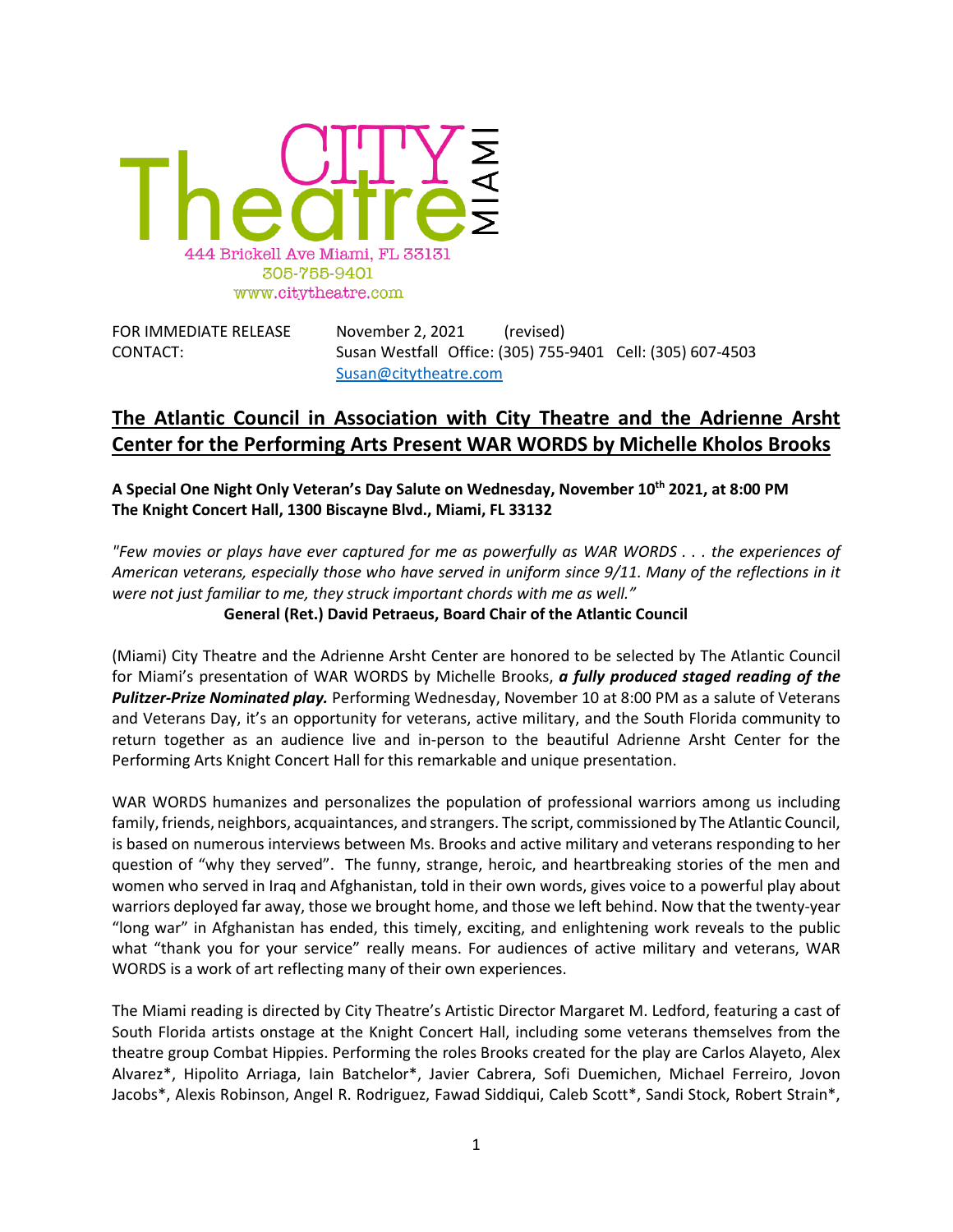Brendan Sokler\*, Crystal Millie Valdez\* (\* member of Actors Equity Association). WAR WORDS is performed at the Knight Concert Hall of the Adrienne Arsht Center of the Performing Arts names for Ms. Arsht who sits on the Board of the Atlantic Council.

The Atlantic Council is one of the nation's most prominent international affairs think tanks. It's launching of an annual nationwide celebration of Veteran's Day with WAR WORDS uses theatre to shorten the distance of understanding between ordinary Americans and veterans. Partnering in 2021 with professional theatre companies, veterans service organizations, and corporate sponsors makes possible play readings in Miami, Ft. Worth, Los Angeles, Philadelphia, New York City and Syracuse, returning audiences of veterans, active military, and the public to theatres in post-pandemic gatherings. The Atlantic Council's Steven Grundman serves as Executive Director and Coordinator for the national WAR WORDS Project.

Following the reading NBC 6's Willard Shepard will moderate a talk back with a panel of special guests on the topics raised by the play. Shepard, the five-time Emmy award winning journalist, attorney, and Gulf War fighter pilot has brought his unique insight to NBC 6 viewers as an anchor and investigative reporter for more than two decades. The panel will include WAR WORDS playwright Michelle Kholos Brooks, Army Chaplain Nate Graeser who inspired one of the play's characters, Anthony Torres a veteran actor and member of The Combat Hippies, and staff of the Bruce W. Carter VA staff who works with many Iraq and Afghanistan returned veterans.

Major funding support for this project comes from the Atlantic Council and The Boeing Company. Attending from the Atlantic Council will be Dr. Matthew Kroenig, Deputy Director of the Atlantic Council's Scowcroft Center for Strategy and Security and Scowcroft Strategy Initiative. Attending from The Boeing Company will be Travis Sullivan, Vice President and General Manager of Boeing Distribution Services. Sponsors also include NBC6, the Bruce W. Carter VA Medical Hospital, the Miami HEAT Charitable Fund, the law firm of Stearns Weaver Miller, PA, Miami Dade County Department of Cultural Affairs, City Theatre, and the Adrienne Arsht Center for the Performing Arts of Miami-Dade County.

Tickets for the general public are \$15 at [www.arshtcenter.org](http://www.arshtcenter.org/) or 305.949.6722. Tickets for active military and veterans are free and available a[t www.Vettix.org](http://www.vettix.org/) The Adrienne Arsht Center for the Performing Arts is located at 1300 Biscayne Boulevard, Miami, FL 33132.

All programs, artists, ticket prices, availability, dates and times are subject to change without notice. Visit arshtcenter.org for up-to-date information.

### **Arsht Center Commitment to Health and Safety**

**For Arsht Center Indoors and Safely Distanced Performances;** 

**The Arsht Center remains deeply committed to the health and peace of mind of our guests, artists and staff. Based on guidance from national and local health officials, masks and proof of a recent negative COVID-19 test are required. Guests may volunteer proof of vaccination in lieu of a negative test. Learn more here. This event is indoors and will have safe distancing measures in place. We will also maintain enhanced cleaning, sanitation, and air filtration procedures. Any policy changes will be sent directly to ticketholders and updated regularly at arshtcenter.org/covid-19.**

The Adrienne Arsht Center for the Performing Arts of Miami-Dade County is made possible by the public support of the Miami-Dade County Mayor and the Board of County Commissioners, the Miami-Dade County Department of Cultural Affairs and the Cultural Affairs Council, the Miami-Dade County Tourist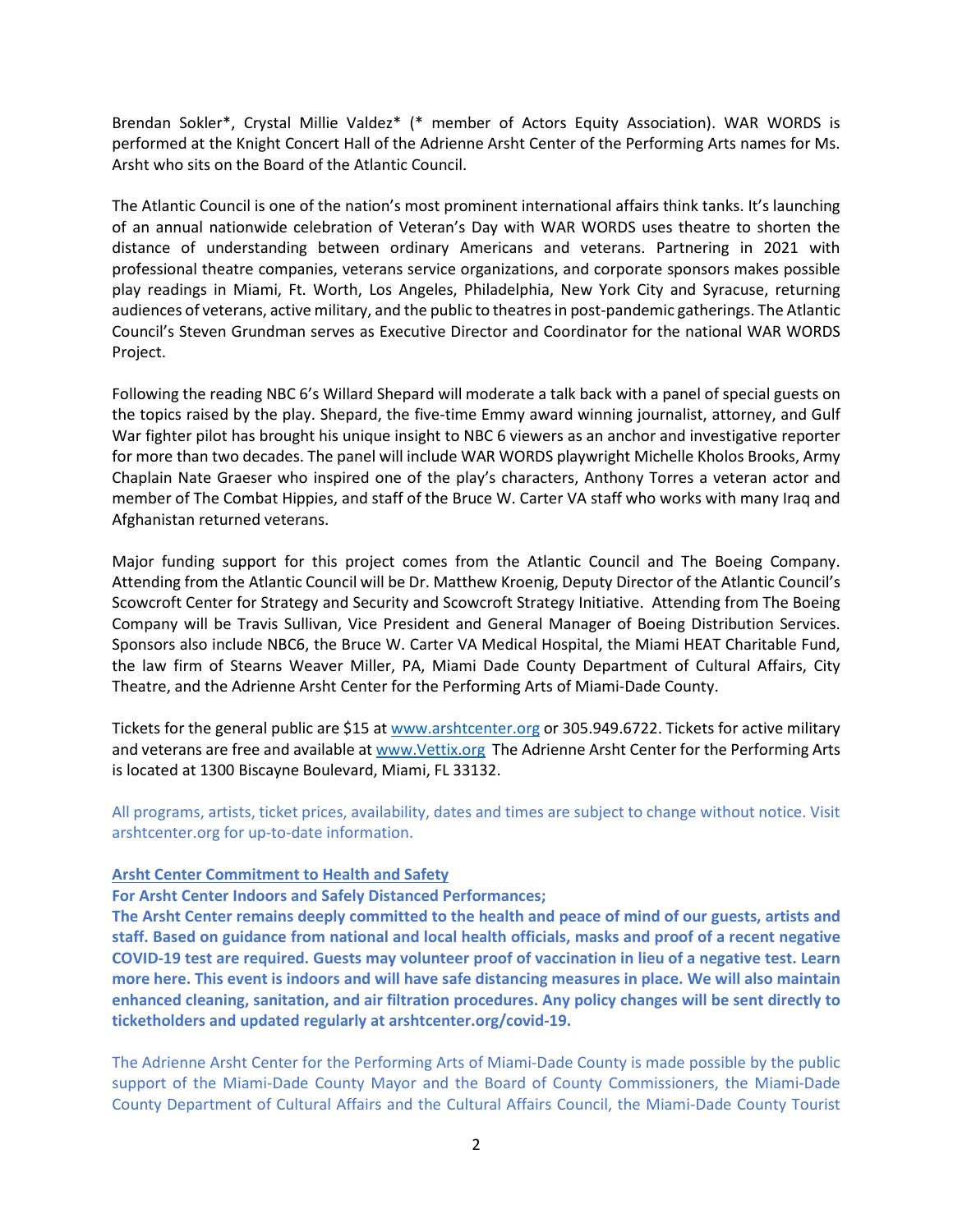Development Council and the City of Miami Omni Community Redevelopment Agency, as well as the Florida Department of State, Division of Arts and Culture and the Florida Council on Arts and Culture. The Adrienne Arsht Center also receives generous support from individuals, corporations and local, state and national foundations. ###

**\*\*\*\*\***

### **Addendum:**

### **More about WAR WORDS**

About the Atlantic Council's WAR WORDS 2021 National Project:

For media inquiries about the WAR WORDS National Project or any one of its performances, contact Executive Producer Steve Grundman a[t sgrundman@acus.org](mailto:sgrundman@acus.org) or by calling +1 (857) 222-3347

[https://www.atlanticcouncil.org/programs/scowcroft-center-for-strategy-and-security/forward](https://www.atlanticcouncil.org/programs/scowcroft-center-for-strategy-and-security/forward-defense/war-words-across-america/)[defense/war-words-across-america/](https://www.atlanticcouncil.org/programs/scowcroft-center-for-strategy-and-security/forward-defense/war-words-across-america/)

[https://mail.atlanticcouncil.org/NjU5LVdaWC0wNzUAAAGAQromUocpYqSDbG8g5UBcZ9k152SEgO1AsM](https://mail.atlanticcouncil.org/NjU5LVdaWC0wNzUAAAGAQromUocpYqSDbG8g5UBcZ9k152SEgO1AsMDtFdDEuYsFKQ9pP6OgBSTU6CKpb9471mfHmxl=) [DtFdDEuYsFKQ9pP6OgBSTU6CKpb9471mfHmxl=](https://mail.atlanticcouncil.org/NjU5LVdaWC0wNzUAAAGAQromUocpYqSDbG8g5UBcZ9k152SEgO1AsMDtFdDEuYsFKQ9pP6OgBSTU6CKpb9471mfHmxl=)



**About Michelle Kholos Brooks**(WAR WORDS Playwright) is an award-winning dramatist with productions staged internationally. Awards and distinctions include the Susan Glaspell Award for *Hitler's Tasters,* the Reva Shiner Comedy Award for *Kalamazoo, co-written by Kelly Younger. Hitler's Tasters* was also named *'*Best of Fringe' at the Edinburgh Festival Fringe by The Stage UK*.* The filmed stage version of *Hitler's Tasters* was listed as a Must-Watch by the LA Times and selected for The Kilroys: The List 2020. *Hostage was* a finalist for the Woodward/Newman Drama Award, The Fratti-Newman Political Play Contest and a Showcase finalist for the National New Play Network. *Chair* received second place in the Firehouse Theatre Festival of New American Plays. Plays have been produced and/or developed at Arena Stage, the Skylight Theatre (*World Premiere, Hostage*) Centenary Stage (*World Premiere, Hitler's Tasters*)*,* Pacific Resident Theatre, Adirondack Theatre Festival, Bloomington Playwright's Project (*Rolling World Premiere, Kalamazoo*)*,* The Colony Theatre (*World Premiere, Family Planning*) Florida Repertory Theatre, Boston Court Theatre, The Road Theatre Company, Wordsmyth Theatre, The Barrow Group, Bay Street Theatre, Venue 9 Theatre, Wings Theatre, Laurel Grove Theatre Company, Drama West, Vox Humana Theatre Ensemble, iTheatre Collaborative, New Light Theatre Project, 59E59th St. Theatre, Olive Theatre; Greenside at the Edinburgh Festival Fringe, The Adobe Rose Theatre and The Electric Lodge. Publications include Dramatists Play Service, Room literary magazine and The Daily Beast. Brooks earned a B.A. from Emerson College and an M.F.A. in Fiction from Otis College of Art and Design. She is a member of The Dramatists Guild of America, The Playwright's Center and Pacific Resident Theatre. In addition, she is a Nonresident Senior Fellow at th[e Atlantic Council, Scowcroft Center for Strategy and Security.](https://www.atlanticcouncil.org/programs/scowcroft-center-for-strategy-and-security/)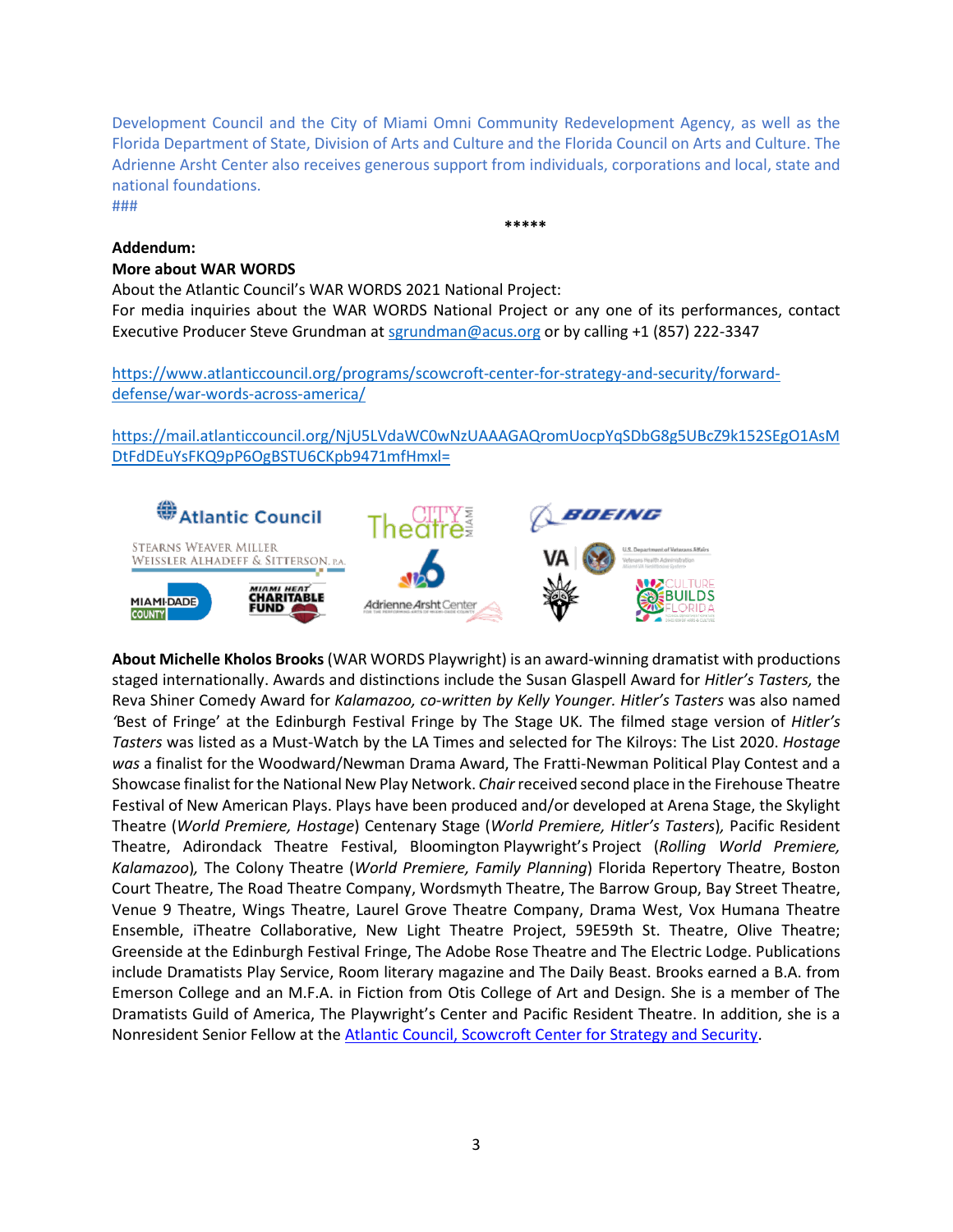

**About Willard Shepard (WAR WORDS panel moderator)** Shepard's reporting includes his expertise in the military and aviation, where he uses his combat experience to guide viewers through the ongoing terrorist threats at home and abroad. He gives the public an inside look at the federal, state, and local efforts to keep America safe. His work detailing anti-terror efforts underwater to protect ports and cruise ships earned him an Emmy award. During the military operations in Iraq and Afghanistan, his military background brought a detailed perspective on the battlefront. He has also covered military conflicts in Bosnia and Kosovo. He guided viewers through the return of Boeing's 737 Max to service after two fatal accidents. He served as a Lt. Colonel in the United States Air Force and Reserve. His A-10 squadron was the first Air Force Reserve Fighter unit ever to go into combat. During the Gulf War, Shepard flew 52 combat sorties over Iraq and Kuwait. He was awarded six Air Medals for his support of Coalition Army Ground Forces. Shepard has also flown missions over Bosnia for NATO. He was the first Air Force pilot to fly the Soviet Mig-29 fighter. As a staff officer, Lt. Colonel Shepard examined air operations programs at U.S. Southern Command. For the Air Force Reserve today, he assists high school students in obtaining ROTC scholarships and appointments to the USAF Academy. He now flies search and rescue missions for the USAF Civil Air Patrol and has flown countless sorties in the USAF CAP program showing middle and high school students aviation opportunities in the USAF and beyond.

He is a graduate of the Florida International University College of Law and specializes in media and aviation legal issues. Shepard graduated cum laude from Temple University in Philadelphia, Pennsylvania. He is a distinguished graduate of the U.S. Air Force Officer Training School in San Antonio, Texas, and a finalist for the prestigious White House Fellowship program.



**About Nathan Graeser, Director of Veteran's Programs**, was interviewed by Michelle Kholos Brooks for WAR WORDS where he soon inspired the character of Chaplain Nate) is both a social worker and an Army Chaplain in the California National Guard. He is a national expert on policies and programs that support service-members transitioning out of the military. He has been featured on NPR, ABC, and numerous other media outlets. A tireless advocate for veteran and military families, he leads multiple Veteran initiatives in Los Angeles including the Los Angeles Veterans Collaborative and LA Veterans Orientation. As a Licensed Clinical Social Worker, he has spent thousands of hours counseling veterans and their families deal with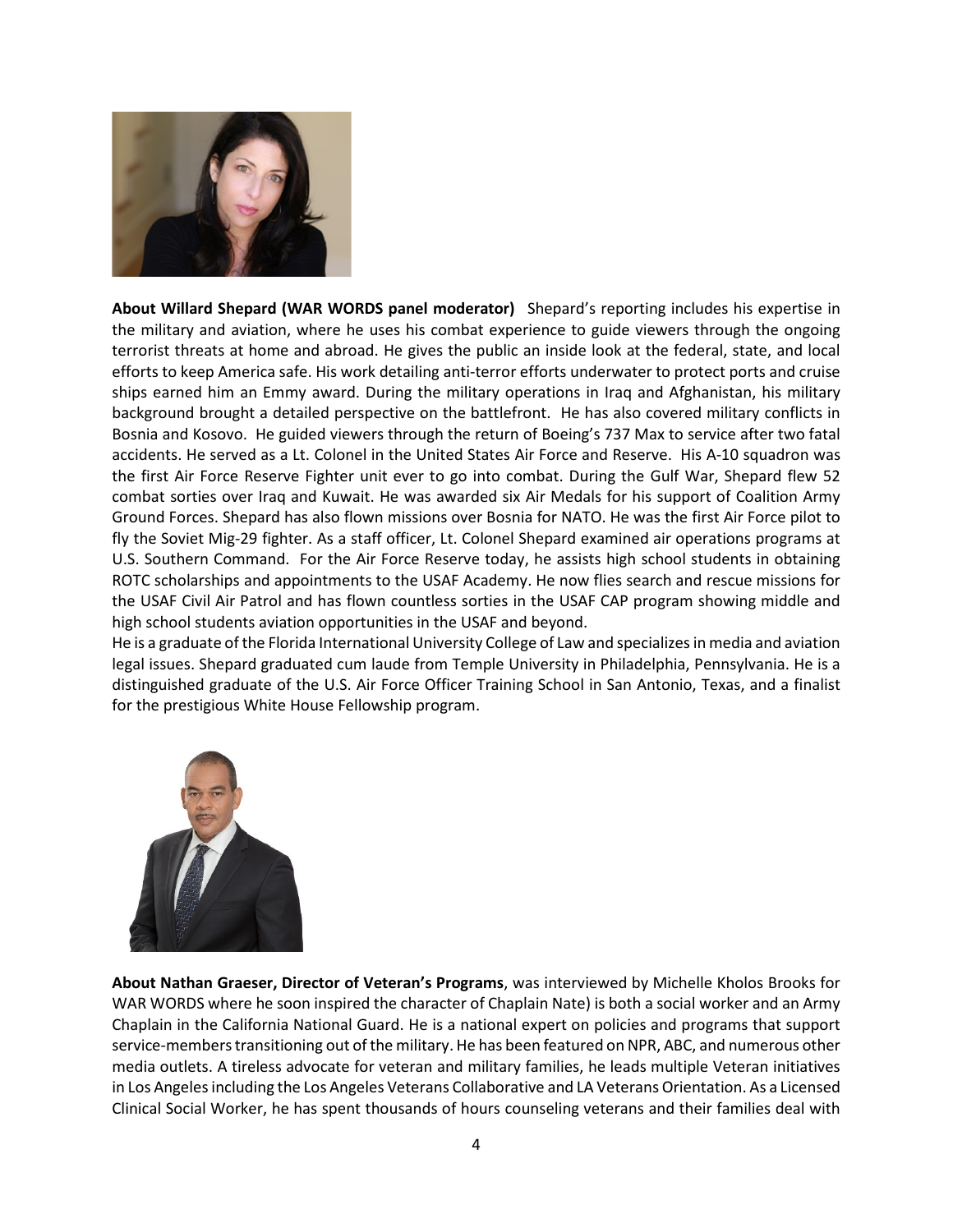the challenges of service and returning home. He earned a Master of Divinity from Fuller Theological Seminary, a Masters in Social Work, and a Doctorate in Social Work from the University of Southern California. He serves on numerous local and national boards and just returned from a deployment with an Infantry Brigade in December 2018. He lives in Highland Park in a eco-friendly house with chickens, bees and three small humans ages five, three, and one. His rock star wife, Rachel, makes it all possible.

**About Margaret M. Ledford MARGARET M. LEDFORD (City Theatre Artistic Director)** is thrilled be embarking on her 5th year as Artistic Director of City Theatre and excited to FINALLY celebrate the 25th Summer Shorts Festival, a Silver Anniversary this summer. In addition to its signature Summer Shorts Festivals, Margaret oversees all of City Theatre's artistic responsibilities related to the company's yearround all-ages programming, including its productions, educational outreach initiatives, and community projects. She is a hands-on administrator and represents the company as part of its local, regional and national partnerships. Prior to becoming City Theatre's Artistic Director, Margaret spent many seasons as a director for the company. Margaret hails from Chattanooga, Tennessee where she received her Bachelor of Arts in Theatre and Speech from the University of TN and studied Cubist-Expressionistic Scenography post WWI abroad at Masaryk University in Brno, Czech Republic. She is a member of Actors Equity Association and worked as an Equity Stage Manager in regional theatres: Barter Theatre in Abingdon, VA and Coconut Grove Playhouse. She served on the board of the South Florida Theatre League for 6 years, 4 of them as Board President. She is an 8 time Carbonell Award nominated director, a multiple Silver Palm winner for direction, and Carbonell winning Lighting Designer. She was the Associate Artistic Director and Resident Director for The Promethean Theatre for 8 years. Margaret has directed for many South Florida theaters including: Fantasy Theatre Factory, Thinking Cap Theatre, New Theatre, Naked Stage, Mosaic Theatre, Caldwell Theatre, Del Ray Beach Arts Garage, FAU's Theatre Lab, FIU, Florida Stage and Pam Beach Dramaworks. She also served on the theatre faculty for many years at Nova Southeastern University. Margaret is a founding member of Mangrove Creative Collective and a National Reviewer for the National YoungArts Foundation.

**About the Atlantic Council** The Atlantic Council is a not-for-profit, nonpartisan organization that galvanizes US leadership and engagement in the world, in partnership with allies and partners, to shape solutions to global challenges. The War Words Project is one expression of its aspiration not just to analyze challenges but to inspire, seek, and implement solutions to them. This project is a key pillar of the Atlantic Council's [Forward Defense](https://www.atlanticcouncil.org/programs/scowcroft-center-for-strategy-and-security/forward-defense/) practice. [https://www.atlanticcouncil.org](https://www.atlanticcouncil.org/)

**About The Miami VA Healthcare System** The VA provides primary care, mental health treatment and specialty medical services to Veterans in Miami-Dade, Broward and Monroe Counties at 9 convenient locations, including the Bruce W. Carter VA Medical Center in downtown Miami. All Veterans are invited to find out about the benefits they earned by visiting: [www.va.gov/miami-health-care](http://www.va.gov/miami-health-care)

**About City Theatre** City Theatre is an award-winning professional theater company founded in Miami, FL in 1996, that is now among the oldest cultural organizations in the region. It is dedicated to the development and production of new works and programming that entertains, informs, educates and resonates with its diverse audiences. It is the only theatre in the nation producing ten-minute plays and musicals year-round and for all ages, in robust and innovative programming including its signature SUMMER SHORTS FESTIVAL which will enjoy its Silver Anniversary Season in 2022 at its Main Stage Artistic Home, the Adrienne Arsht Center for the Performing Arts Carnival Studio Theater. City Theatre's community of playwrights include award-winning and exciting new writers, hailing from Florida and